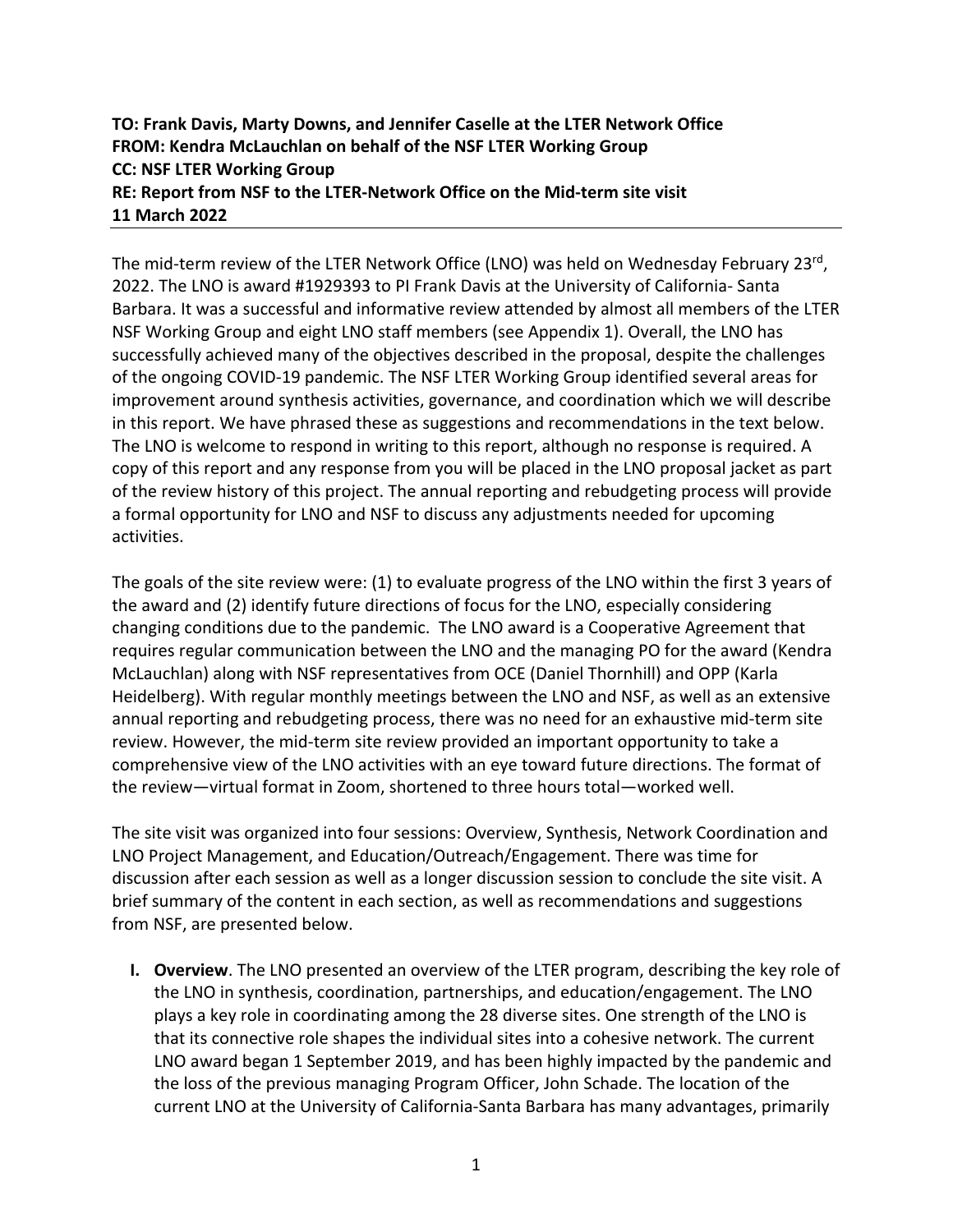co-location with the National Center for Ecological Analysis and Synthesis. Synthesis is at the heart of the LNO. The budget structure of the LNO supports synthesis as a priority, with most of the budget comprising participant support costs and salary.

- a. **Recommendation**:
	- i. There are \$194,000 in unspent funds from the previous LNCO grant (1545288). These must be spent as soon as possible. These funds will expire 9/30/2022 and cannot be extended.
- **II. Synthesis.** The goal of the LNO in this area is to enable participants of the Synthesis Working Groups (SWGs) to do science differently, more collaboratively, and reproducibly. The LNO approach of providing open calls for synthesis proposals has yielded strong, motivated grassroots groups. During the pandemic, the LNO increased analytical and facilitation support for SWGs. Five synthesis groups are in progress and have received training in remote work and reproducible research practices. Two new postdocs (Ingrid Slette and Joan Dudney) and two new data analysts (Angel Chen and Nick Lyon) have been recently hired to assist with upcoming synthesis activities at the LNO, which will provide much needed support for this central activity. There have been 11 Synthesis Working Groups since January of 2016. There will be a new call for Synthesis Working Group proposals in Spring 2022 with a long open period of several months. The process for selecting and supporting the SWGs is working well, although redoubled efforts to solicit SWG proposals on a broader range of topics are needed (see below). SWG activities have led to some important high-profile papers as well as additional impacts and products (such as connections, datasets, R packages, and webinars). Surveys of SWG participants have yielded some insight into motivation and barriers to participation, as well as outcomes from participation. The All-Scientists Meeting is an upcoming activity in September 2022 where ideas and plans for future synthesis activities could develop further.

### a. **Recommendations:**

- i. The topics of the SWGs seem to be strongly focused on a few areas. The breadth of LTER science covered by these synthesis groups needs to be expanded, as marine and polar ecosystems are not represented in the current groups. This issue was identified in the mid-term review of the previous LNO award but has not been addressed. Further, participation in SWGs seems to be highly uneven across sites—some sites are involved in multiple SWGs and some sites do not seem to be involved at all through personnel or data. The LNO needs to find ways to attract and support synthesis for the full breadth of LTER science and scientists. In the LNO proposal, a stated goal was to "encourage greater incorporation of coastal and marine ecosystems (which now make up nearly half of the LTER sites)." We strongly support achievement of this goal.
- ii. The goal of including non-LTER researchers in the SWGs should be pursued. It was unclear how many participants in the SWGs are from outside the LTER. Even if the definition of network affiliation is broad, there is room to improve the inclusion of researchers.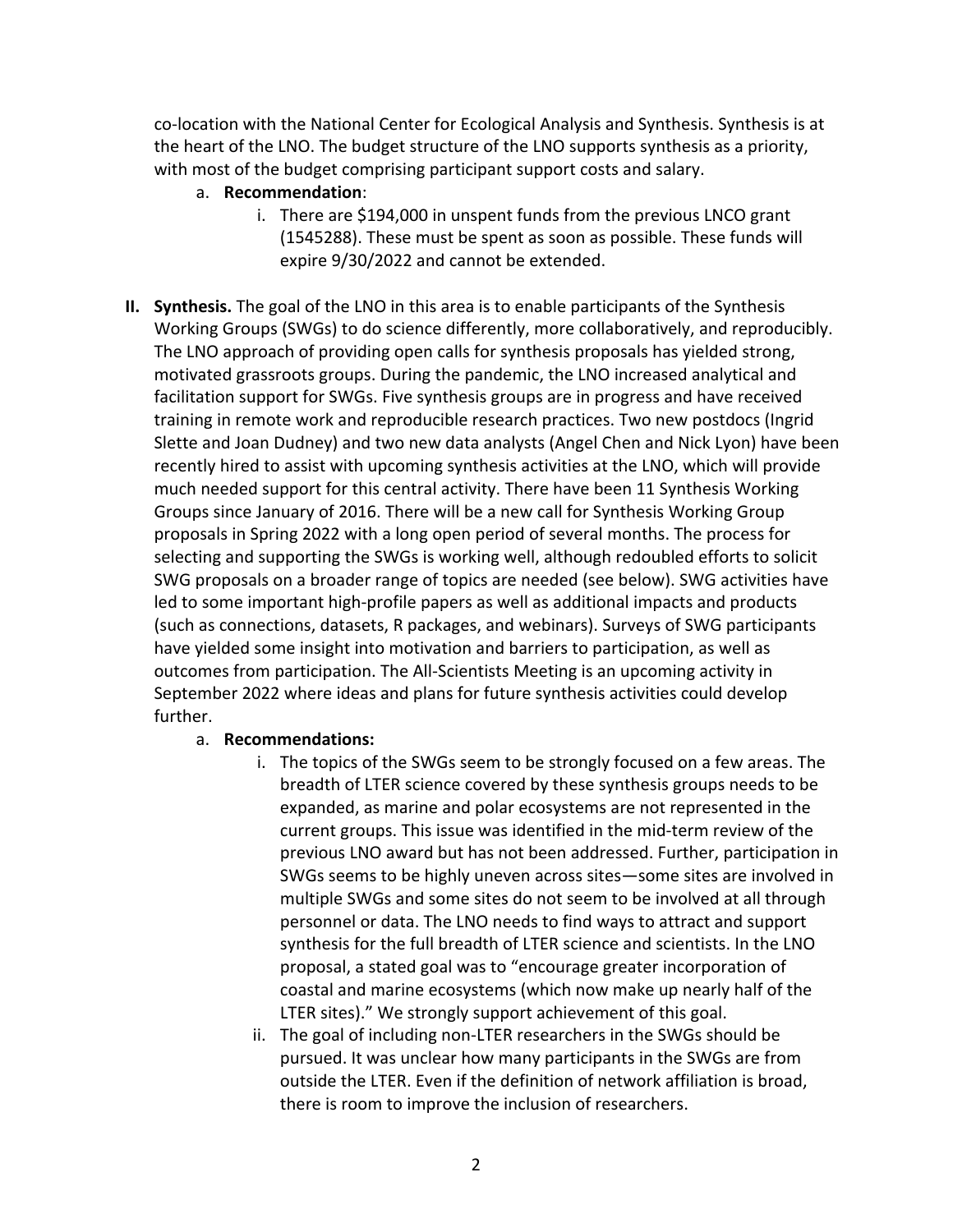### b. **Suggestions:**

- i. Keep the focus on synthesis by maintaining the same number of SWGs as what was proposed, or increasing if possible with the funds available. Identify opportunities to continue to innovate on ways to support a better mix of in-person and remote work for the SWGs.
- ii. Maintain data support for SWGs through integration of personnel with expertise in data informatics, site IMs, and data repositories co-located with the LNO.
- iii. Plans for the ASM (currently planned to be in-person only in Asilomar, CA in September 2022) should remain flexible, considering the ongoing pandemic conditions and the diverse array of needs and preferences within the LTER stakeholder community.
- **III. Network Coordination and LNO Project Management.** LNO plays a catalytic role within several levels of organization, focusing on unique network-wide roles. The approach of facilitating peer learning and engagement within the network has been effective within specific communities of practice, connecting people across the network in structured roles such as Information Managers or Education Coordinators. These communities of practice are important for network functioning, and it is good that LNO can coordinate them. The LNO regularly interacts with the Science Council (1 PI per site), Executive Board, and Executive Board chair. Some key accomplishments have been the establishment of a new DEIJ Committee, publication of a new IM manual, organization of regular PI meetings, and launching a searchable updateable directory of LTER personnel called LTERHub. The LNO also helped collect data on network activities for the 40-year Decadal Review through a separate NSF workshop award. A site climate survey is planned for next year, to follow the demographic survey.

### a. **Recommendations:**

- i. Care must be taken to ensure that communication among site PIs is not about the NSF review process. Interactions between NSF staff and site staff about site reviews, proposal renewal, or other NSF award-related matters are outside the purview of the LNO.
- ii. In cooperation with NSF, develop clear guidance on structured governance as well as a structured decision-making process for the LNO and partners. In particular, the role and responsibilities of the Executive Board chair, in relation to the LNO Director, Executive Board, and Science Council should be further clarified.
- iii. Given the numerous demands on the LNO and the many stakeholders involved in LTER, the quality of decision making would likely improve with an executive governance committee. Currently a tremendous amount of responsibility rests solely on the shoulders of LNO Director Marty Downs. Downs has done an admirable job with this responsibility, but this is a heavy burden for one person to carry. We encourage Director Frank Davis to stay as involved as possible and for there to be a more structured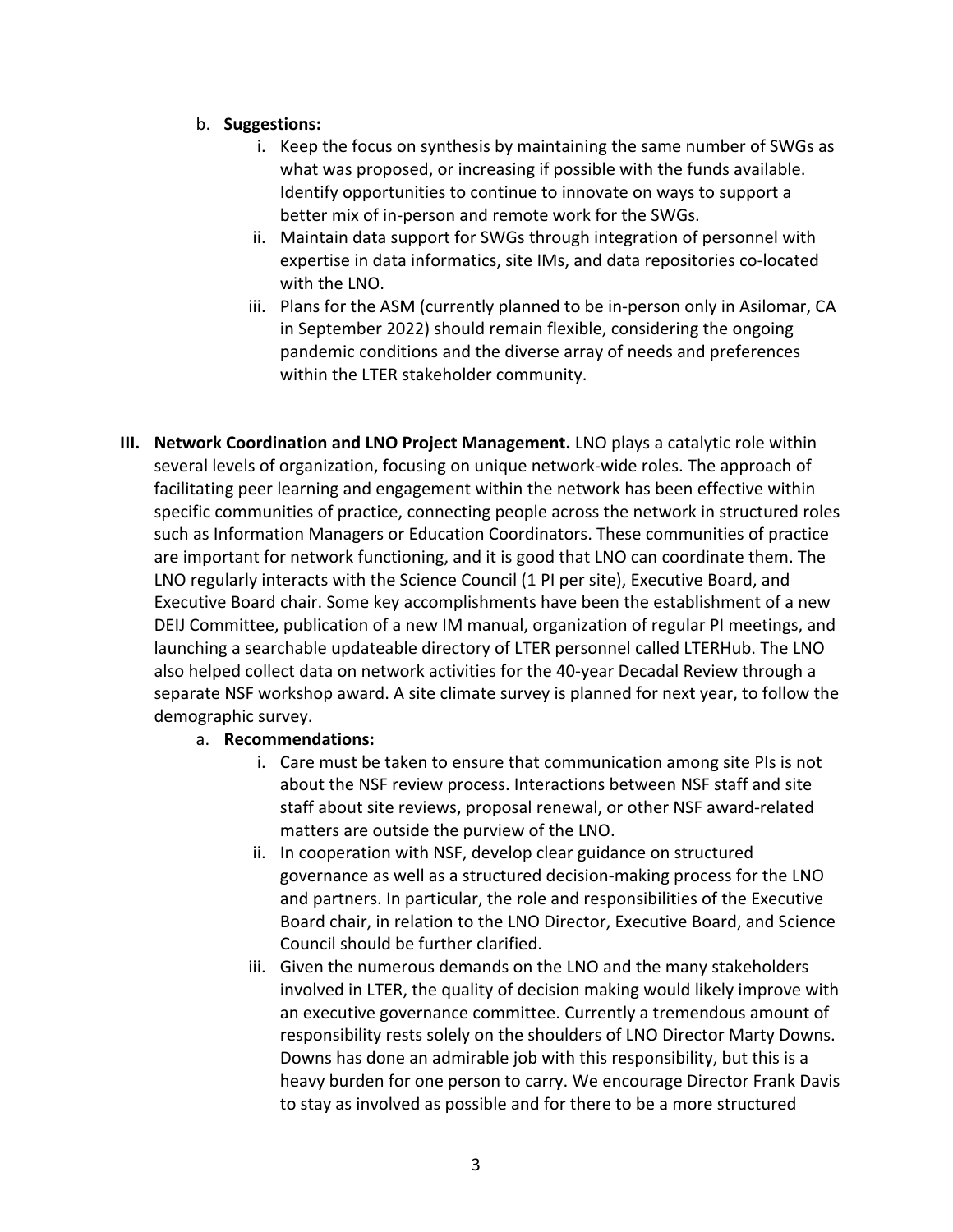decision-making process that involves input from an advisory committee. This structure could be similar to how the NSF LTER Working Group makes decisions for management of the program; we have found this to be an effective approach.

### b. **Suggestions:**

- i. The development of LTERHub seems cumbersome and costly, requiring expensive specialized software (Salesforce) and upkeep. Are there other options to accomplish the goal?
- **IV. Education/Outreach/Engagement**. The education activities are among the strongest parts of LTER sites, and this strength is based on the deep relationship between sites and their communities. The LNO has focused on a set of activities that are synergistic with what the sites are doing. The LNO maintains a website that is the main public face of the LTER, as well as a monthly internal newsletter, and expected media channels such as Twitter, Instagram, YouTube, LinkedIn and Slack (for internal use). The LNO has also coordinated cross-site RET and REU opportunities, accelerated partnerships with other networks, helped develop an R package (lter datasampler), and mentored seven Graduate Writing Fellows. Two additional examples include developing a data reuse tool (EcoComDP) and a video on demystifying field experiences with the Organization of Biological Field Stations and the Undergraduate-Field Experiences Research Network. There are many graduate and undergraduate students in the network across sites, and the LNO provides professional development resources and convenes the Graduate Student Committee. Overall, the NSF LTER Working Group identified many strengths in this area of coordination.

# a. **Suggestions:**

- i. The LNO and NSF should discuss the purpose of the Graduate Writing Fellows as we could not find mention of this activity in the original proposal. We also need to clarify the distinction between communication activities and network coordination for this activity.
- ii. The LTER Network Education Committee may want to consider developing materials to assist sites with best practices for collecting data on participants in education activities.
- iii. The LTER Network Education Committee may want to consider developing materials to assist sites with making education activities accessible the same way research activities are made accessible. Sites may need help learning how to include education data and approaches as part of their data management activities and dissemination.

In summary, we thank the LNO for hosting a well-organized, informative, and successful midterm review. We know that the online format was limiting in several ways. However, the LNO did a good job of preparing an interesting and informative presentation that conveyed the history, scope, and accomplishments of the LNO. In considering our comments, please be